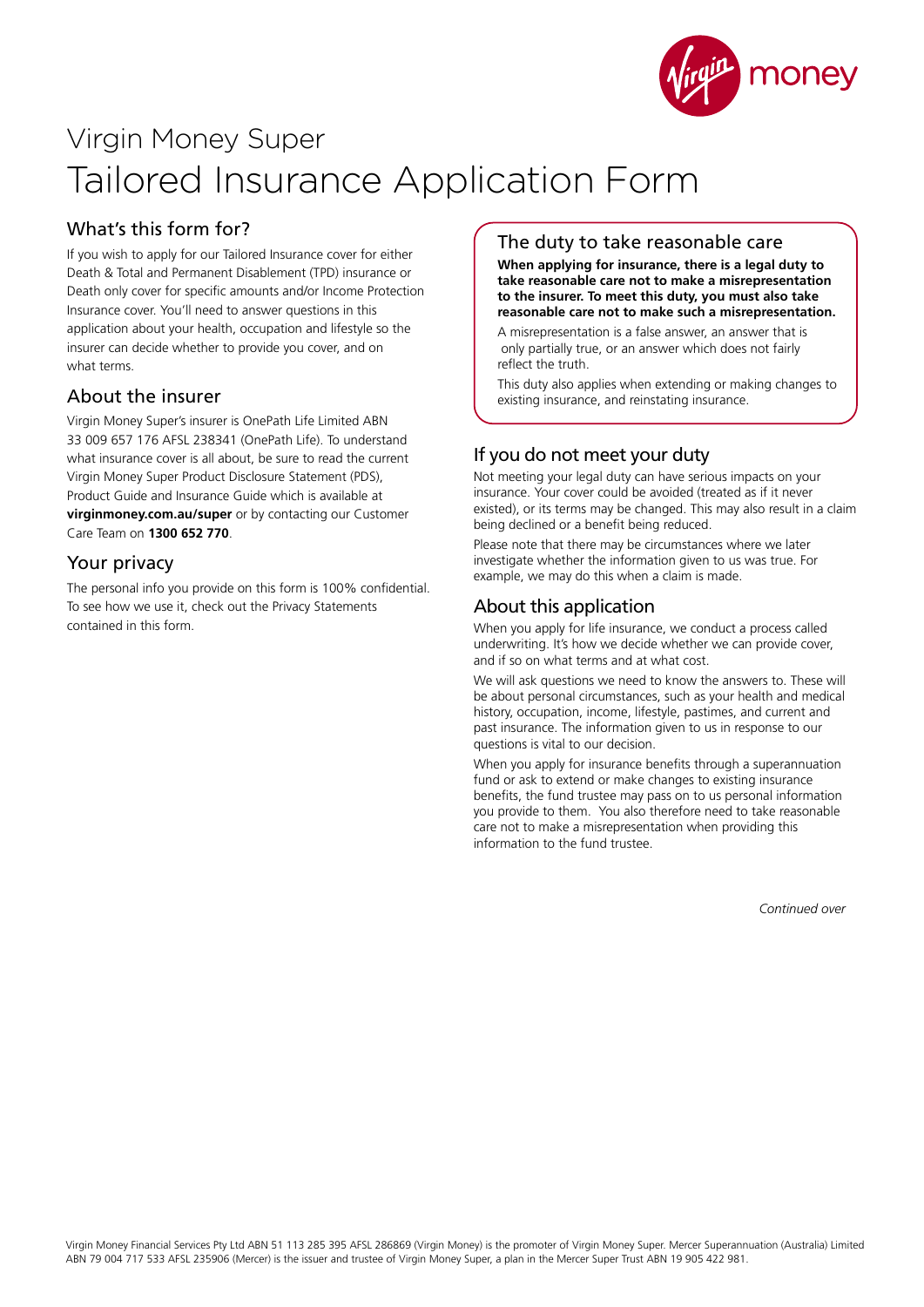## Guidance for answering our questions

You are responsible for the information you provide to us. When answering our questions, you should:

- think carefully about each question before answering. If you are unsure of the meaning of any question, please ask us before you respond
- answer every question
- answer truthfully, accurately and completely. If you are unsure about whether you should include information, please include it. Please don't assume we will ask others such as your doctor.
- review your application carefully. If someone else helped prepare your application (for example, your adviser), please check every answer (and if necessary, make any corrections).

## Changes before your cover starts

Before your cover starts, please tell us about any changes that mean you would now answer our questions differently. It could save time if you let us know about any changes as and when they happen. This is because any changes might require further assessment or investigation.

## Notifying the insurer

If, after the cover starts, you think you may not have met your duty, please tell us immediately and we'll let you know whether it has any impact on the cover.

# Telephone contact

After you submit your application, we may contact you by phone to collect any information missing from your application. The information you provide will be recorded and used in the assessment of your application for insurance cover. The need for you to take reasonable care not to make a misrepresentation to the insurer before the contract of insurance is entered into also applies during any phone contact with us.

## If you need help

It's important that you understand this information and the questions we ask. Ask us for help if you have difficulty answering our questions or understanding the application process.

If you're having difficulty due to a disability, understanding English or for any other reason, we're here to help and can provide additional support for anyone who might need it. You can have a support person you trust with you.

# What can we do if the duty is not met?

If you do not take reasonable care not to make a misrepresentation, there are different remedies that may be available to us. These are set out in the Insurance Contracts Act 1984 (Cth). They are intended to put us in the position we would have been in if the duty had been met.

For example, we may do one of the following:

- avoid the cover (treat it as if it never existed)
- vary the amount of the cover
- vary the terms of the cover.

Whether we can exercise one of these remedies depends on a number of factors, including all of the following:

- whether you took reasonable care not to make a misrepresentation. This depends on all of the relevant circumstances. This includes how clear and specific our questions were and how clear the information we provided on the duty was
- what we would have done if the duty had been met for example, whether we would have offered cover, and if so, on what terms
- whether the misrepresentation was fraudulent
- in some cases, how long it has been since the cover started. Before we exercise any of these remedies, we will explain our reasons, how to respond and provide further information, and what you can do if you disagree.

# If you need help

For assistance call our Customer Care Team on **1300 652 770** (Mon to Fri 8am to 6pm (AEST)).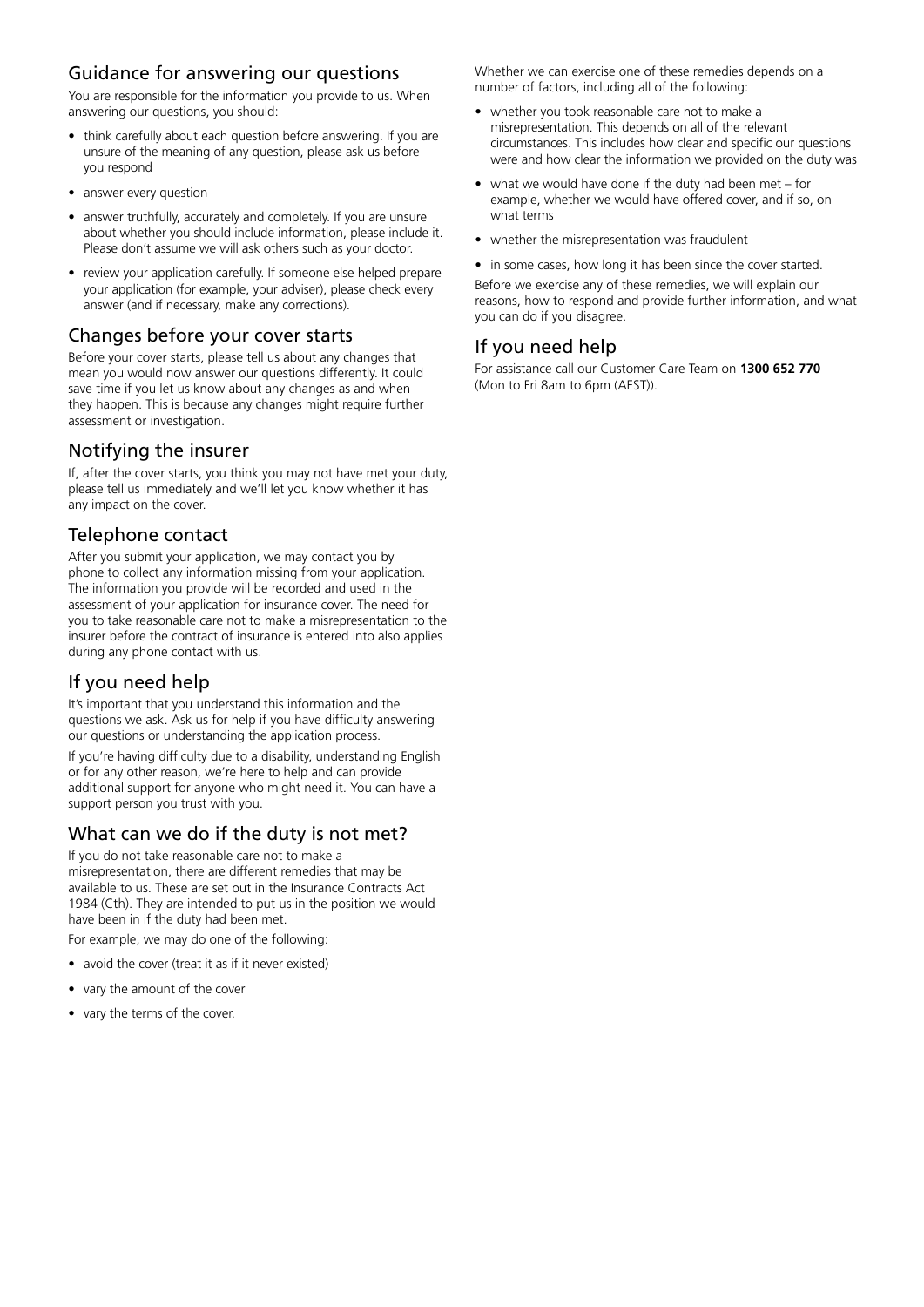|        |                                                                                                                                                                                                                                                                                                                                                                                                                                                                                                                |                                                                                                       |     |           |    |                 |               |           |                | Total amount of requested cover |  |  |     |       |    |                                                                   |          |                     |  |
|--------|----------------------------------------------------------------------------------------------------------------------------------------------------------------------------------------------------------------------------------------------------------------------------------------------------------------------------------------------------------------------------------------------------------------------------------------------------------------------------------------------------------------|-------------------------------------------------------------------------------------------------------|-----|-----------|----|-----------------|---------------|-----------|----------------|---------------------------------|--|--|-----|-------|----|-------------------------------------------------------------------|----------|---------------------|--|
|        | Death and TPD                                                                                                                                                                                                                                                                                                                                                                                                                                                                                                  |                                                                                                       |     | <b>OR</b> |    | Death only      |               | \$        |                |                                 |  |  |     |       |    |                                                                   |          |                     |  |
|        | AND/OR                                                                                                                                                                                                                                                                                                                                                                                                                                                                                                         | Income protection (monthly benefit)                                                                   |     |           |    |                 |               | \$        |                |                                 |  |  |     |       |    |                                                                   |          |                     |  |
|        | Please Note: If your application for Tailored Insurance for Death only or Death and TPD is accepted by the Insurer, these amounts will                                                                                                                                                                                                                                                                                                                                                                         |                                                                                                       |     |           |    |                 |               |           |                |                                 |  |  |     |       |    |                                                                   |          |                     |  |
| STEP   | replace any Automatic Insurance cover your may already hold within Virgin Money Super. Please contact Virgin Money Super on<br>1300 652 770 to enquire about any existing insurance arrangements you may hold.                                                                                                                                                                                                                                                                                                 | COMPLETE YOUR PERSONAL DETAILS                                                                        |     |           |    |                 |               |           |                |                                 |  |  |     |       |    |                                                                   |          |                     |  |
| 2      |                                                                                                                                                                                                                                                                                                                                                                                                                                                                                                                |                                                                                                       |     |           |    |                 |               |           |                |                                 |  |  |     |       |    |                                                                   |          |                     |  |
|        | Virgin Money Super customer number                                                                                                                                                                                                                                                                                                                                                                                                                                                                             |                                                                                                       |     |           |    |                 | Date of birth |           |                |                                 |  |  | Age |       |    | Gender                                                            |          |                     |  |
|        |                                                                                                                                                                                                                                                                                                                                                                                                                                                                                                                |                                                                                                       |     |           |    |                 |               |           |                |                                 |  |  |     |       |    | Male                                                              |          | Female <sup>(</sup> |  |
| Title  | $Mr \cup$                                                                                                                                                                                                                                                                                                                                                                                                                                                                                                      |                                                                                                       | Mrs |           | Ms | Miss $\bigcirc$ | Other         |           |                |                                 |  |  |     |       |    |                                                                   |          |                     |  |
|        | Given names                                                                                                                                                                                                                                                                                                                                                                                                                                                                                                    |                                                                                                       |     |           |    |                 |               |           |                |                                 |  |  |     |       |    |                                                                   |          |                     |  |
|        |                                                                                                                                                                                                                                                                                                                                                                                                                                                                                                                |                                                                                                       |     |           |    |                 |               |           |                |                                 |  |  |     |       |    |                                                                   |          |                     |  |
|        | Surname                                                                                                                                                                                                                                                                                                                                                                                                                                                                                                        |                                                                                                       |     |           |    |                 |               |           |                |                                 |  |  |     |       |    |                                                                   |          |                     |  |
|        |                                                                                                                                                                                                                                                                                                                                                                                                                                                                                                                |                                                                                                       |     |           |    |                 |               |           |                |                                 |  |  |     |       |    |                                                                   |          |                     |  |
|        | <b>Address</b>                                                                                                                                                                                                                                                                                                                                                                                                                                                                                                 |                                                                                                       |     |           |    |                 |               |           |                |                                 |  |  |     |       |    |                                                                   |          |                     |  |
|        |                                                                                                                                                                                                                                                                                                                                                                                                                                                                                                                |                                                                                                       |     |           |    |                 |               |           |                |                                 |  |  |     |       |    |                                                                   |          |                     |  |
|        | Suburb                                                                                                                                                                                                                                                                                                                                                                                                                                                                                                         |                                                                                                       |     |           |    |                 |               |           |                |                                 |  |  |     | State |    |                                                                   | Postcode |                     |  |
|        |                                                                                                                                                                                                                                                                                                                                                                                                                                                                                                                |                                                                                                       |     |           |    |                 |               |           |                |                                 |  |  |     |       |    |                                                                   |          |                     |  |
|        | Home telephone                                                                                                                                                                                                                                                                                                                                                                                                                                                                                                 |                                                                                                       |     |           |    |                 |               |           | Work telephone |                                 |  |  |     |       |    |                                                                   |          |                     |  |
| E-mail | Mobile                                                                                                                                                                                                                                                                                                                                                                                                                                                                                                         |                                                                                                       |     |           |    |                 |               |           |                |                                 |  |  |     |       |    |                                                                   |          |                     |  |
|        |                                                                                                                                                                                                                                                                                                                                                                                                                                                                                                                |                                                                                                       |     |           |    |                 |               |           |                |                                 |  |  |     |       |    |                                                                   |          |                     |  |
|        | Please answer the following questions so we can determine which of the three occupation ratings (White Collar, Light Manual Collar<br>and Heavy Blue Collar) applies to you.<br>1. What is your usual occupation?<br>Gross annual income earned through personal exertion, before tax and including<br>superannuation contributions, but after deduction of business expenses<br>2. Describe all present duties in the table below (please complete both percentage of time and specific duties in all cases). |                                                                                                       |     |           |    |                 |               |           |                |                                 |  |  |     |       | \$ |                                                                   |          |                     |  |
|        |                                                                                                                                                                                                                                                                                                                                                                                                                                                                                                                | Type of work performed                                                                                |     |           |    |                 |               | % of time |                |                                 |  |  |     |       |    | Please describe your specific duties and where they are performed |          |                     |  |
|        |                                                                                                                                                                                                                                                                                                                                                                                                                                                                                                                | Sedentary/administration (e.g. filing, computer<br>work, answering telephone, reception duties, etc.) |     |           |    |                 |               |           |                |                                 |  |  |     |       |    |                                                                   |          |                     |  |
|        |                                                                                                                                                                                                                                                                                                                                                                                                                                                                                                                | Manual work - light (e.g. driving, warehousing,<br>surveying, lifting under 5kgs, etc.)               |     |           |    |                 |               |           |                |                                 |  |  |     |       |    |                                                                   |          |                     |  |
|        |                                                                                                                                                                                                                                                                                                                                                                                                                                                                                                                | Manual work - heavy (e.g. bricklaying, lifting over<br>5kgs, painting, carpentry, mechanic, etc.)     |     |           |    |                 |               |           |                |                                 |  |  |     |       |    |                                                                   |          |                     |  |
| 3.     | How many hours (on average) do you work per week?                                                                                                                                                                                                                                                                                                                                                                                                                                                              |                                                                                                       |     |           |    |                 |               |           |                |                                 |  |  |     |       |    |                                                                   |          |                     |  |

accepts your application.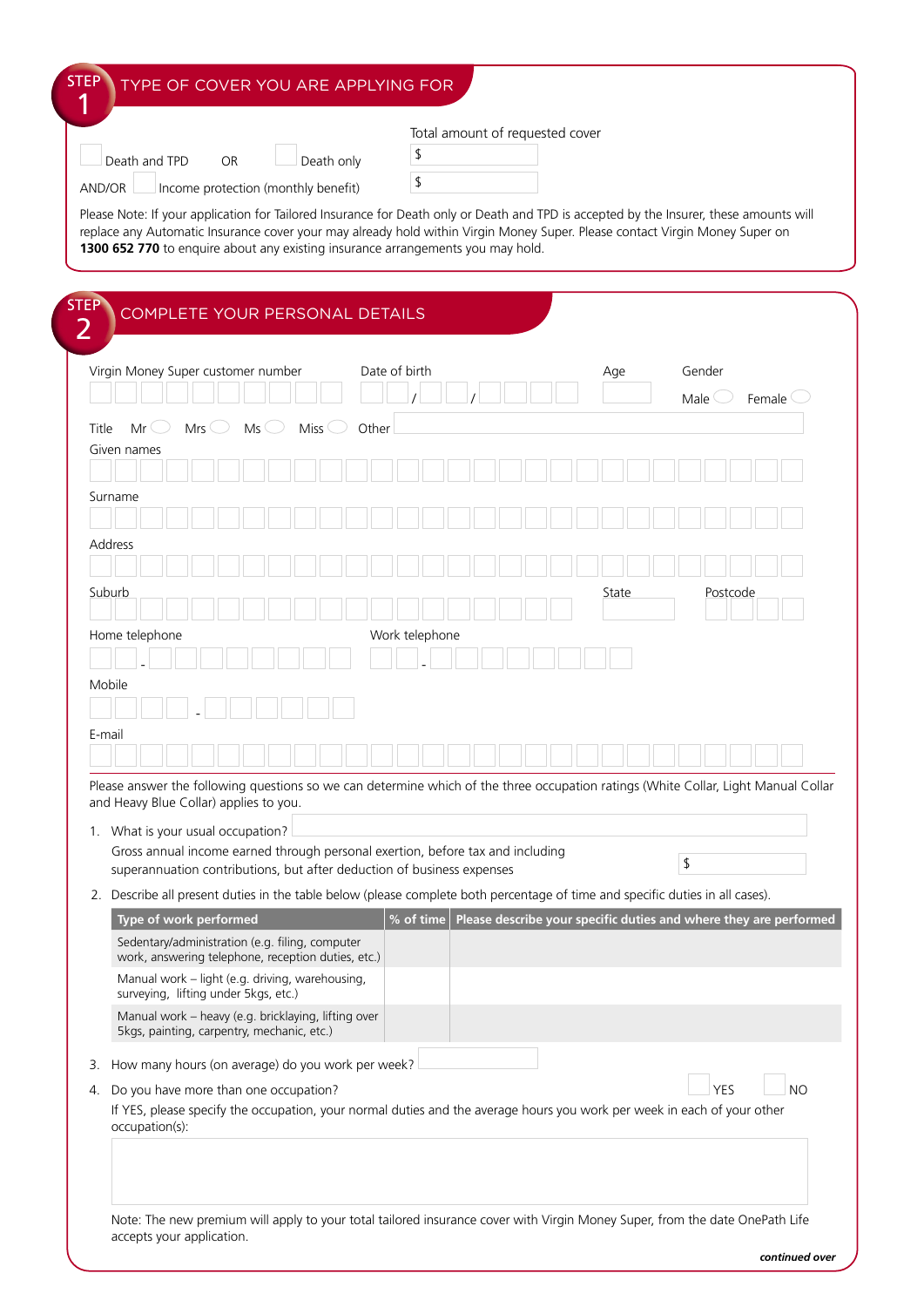|      | <b>Employer details</b>                                                                                                                                                                                                                                                           |                         |            |          |                |            |                             |       |      |                  |            |                |
|------|-----------------------------------------------------------------------------------------------------------------------------------------------------------------------------------------------------------------------------------------------------------------------------------|-------------------------|------------|----------|----------------|------------|-----------------------------|-------|------|------------------|------------|----------------|
|      | Employer name                                                                                                                                                                                                                                                                     |                         |            |          |                |            |                             |       |      |                  |            |                |
|      |                                                                                                                                                                                                                                                                                   |                         |            |          |                |            |                             |       |      |                  |            |                |
|      | Employer address                                                                                                                                                                                                                                                                  |                         |            |          |                |            |                             |       |      |                  |            |                |
|      | Suburb                                                                                                                                                                                                                                                                            |                         |            |          |                |            |                             | State |      |                  | Postcode   |                |
|      |                                                                                                                                                                                                                                                                                   |                         |            |          |                |            |                             |       |      |                  |            |                |
|      | <b>Authorisation</b>                                                                                                                                                                                                                                                              |                         |            |          |                |            |                             |       |      |                  |            |                |
|      | I authorise OnePath's underwriting service representative to contact me by phone and/or email if further information is<br>required.<br>I can be contacted during the following times:<br>Tuesday<br>Monday                                                                       | Wednesday               |            | Thursday |                | Friday     |                             |       |      | Any business day |            |                |
|      | and<br>Between                                                                                                                                                                                                                                                                    |                         |            |          |                |            |                             |       |      |                  |            |                |
|      | Please tick your preferred contact method:                                                                                                                                                                                                                                        |                         | home phone |          |                | work phone |                             |       |      | mobile phone     |            |                |
|      |                                                                                                                                                                                                                                                                                   |                         |            |          |                |            |                             |       |      |                  |            |                |
| STEP | <b>CURRENT INSURANCE DETAILS</b>                                                                                                                                                                                                                                                  |                         |            |          |                |            |                             |       |      |                  |            |                |
|      | 1. Have you previously applied to OnePath Life or do you currently have other applications<br>that have been submitted to OnePath Life?<br>If YES provide application number or policy number                                                                                     |                         |            |          |                |            |                             |       |      |                  | <b>YES</b> | N()            |
|      |                                                                                                                                                                                                                                                                                   |                         |            |          |                |            |                             |       |      |                  |            |                |
|      | 2. Have you any Life, TPD, Income Protection and/or Trauma cover with OnePath Life or<br>any other company or as a part of your employment or have you ever applied for such<br>cover with any other company?<br>If YES, please provide details of cover.                         |                         |            |          |                |            |                             |       |      |                  | <b>YES</b> | <b>NO</b>      |
|      | Name of                                                                                                                                                                                                                                                                           | Type of                 |            |          | Sum<br>Insured | \$         |                             |       | Date | Commenced        |            |                |
|      | company                                                                                                                                                                                                                                                                           | cover                   |            |          |                |            |                             |       |      |                  |            |                |
|      | 3. If this application is accepted, do you intend to replace all the cover mentioned above?                                                                                                                                                                                       |                         |            |          |                |            |                             |       |      |                  | <b>YES</b> | <b>NO</b>      |
|      |                                                                                                                                                                                                                                                                                   |                         |            |          |                |            |                             |       |      |                  |            |                |
|      | If NO, please provide details of what cover (including sum insured amount) will be replaced and/or remain in force.                                                                                                                                                               |                         |            |          |                |            |                             |       |      |                  |            |                |
|      | 4. Have you ever had an application for life, trauma or disability insurance on your life declined,<br>deferred, accepted with a higher than normal premium (other than for smoking) or issued with<br>a restriction or exclusion?                                                |                         |            |          |                |            |                             |       |      |                  | YES        | N <sub>O</sub> |
|      | If YES, please provide details of cover.                                                                                                                                                                                                                                          |                         |            |          |                |            |                             |       |      |                  |            |                |
|      | Name of company                                                                                                                                                                                                                                                                   | Reason                  |            |          |                |            |                             |       |      | Date             |            |                |
|      | 5. Have you ever made, or are you entitled to make a claim for any type of sickness, accident or<br>disability benefit(s), Workers' Compensation or any other form of compensation (including<br>Centrelink payments) due to illness or injury?<br>If YES, please provide details |                         |            |          |                |            |                             |       |      |                  | <b>YES</b> | <b>NO</b>      |
|      | \$<br>Amount                                                                                                                                                                                                                                                                      | Period Paid             |            |          |                |            | Type of disability suffered |       |      |                  |            |                |
|      |                                                                                                                                                                                                                                                                                   |                         |            |          |                |            |                             |       |      |                  |            |                |
|      | Date of claim                                                                                                                                                                                                                                                                     | Date of claim finalised |            |          |                |            |                             |       |      |                  |            |                |
|      |                                                                                                                                                                                                                                                                                   |                         |            |          |                |            |                             |       |      |                  |            |                |
| STEP | <b>LEAVING OR STAYING?</b>                                                                                                                                                                                                                                                        |                         |            |          |                |            |                             |       |      |                  |            |                |
|      |                                                                                                                                                                                                                                                                                   |                         |            |          |                |            |                             |       |      |                  |            |                |
|      | 1. Are you currently residing in Australia?<br>If NO, please advise where you are currently residing and how long you intend to reside there.                                                                                                                                     |                         |            |          |                |            |                             |       |      |                  | <b>YES</b> | <b>NO</b>      |
|      | 2. Are you an Australian citizen or do you hold a visa that entitles you to reside permanently in Australia?                                                                                                                                                                      |                         |            |          |                |            |                             |       |      |                  | <b>YES</b> | NO             |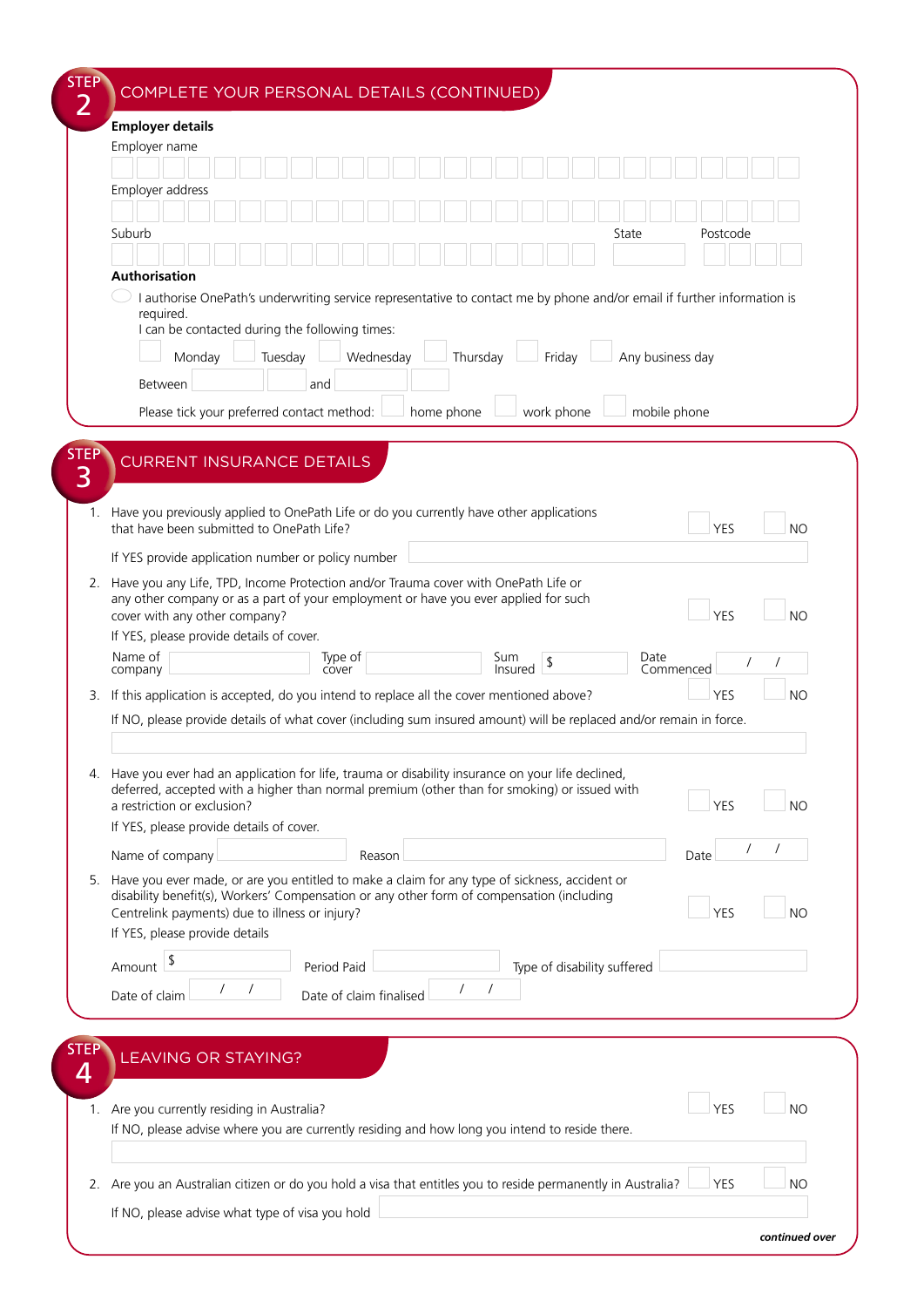|      | 3. Do you have any intention to travel outside Australia within the next two years?                                                                                                                             | <b>YES</b>    | <b>NO</b> |
|------|-----------------------------------------------------------------------------------------------------------------------------------------------------------------------------------------------------------------|---------------|-----------|
|      | If YES, please complete the following: Date of departure (if known)<br>Duration of stay                                                                                                                         |               |           |
|      | Destination                                                                                                                                                                                                     |               |           |
|      | 4. What is the purpose of your stay?<br>Residing<br>Other (please specify)<br>Holiday<br><b>Business</b>                                                                                                        |               |           |
|      |                                                                                                                                                                                                                 |               |           |
| STEP | PERSONAL HEALTH STATEMENT                                                                                                                                                                                       |               |           |
| 5    |                                                                                                                                                                                                                 |               |           |
|      | If a medical examination is required, or if you are completing a Paramedical Report, please go to Step 10 of this form.                                                                                         |               |           |
|      | Otherwise, complete Steps 6, 7, 8 and 9.                                                                                                                                                                        |               |           |
|      | Weight (kg)<br>1. What is your current height and weight? Height (cm)                                                                                                                                           |               |           |
|      | 2. Has your weight varied by more than 10 kg during the past 12 months (excluding pregnancy)?                                                                                                                   | <b>YES</b>    | <b>NO</b> |
|      | If YES, please provide details.                                                                                                                                                                                 |               |           |
|      | 3. During the past 12 months have you smoked tobacco or any other substance?                                                                                                                                    | <b>YES</b>    | <b>NO</b> |
|      | If YES, please state type and quantity per day.                                                                                                                                                                 |               |           |
|      | 4. During the last 3 months, have you used nicotine replacement therapy<br>(e.g. nicotine gum, patches, etc) or anti-smoking medication (e.g. Zyban, Chantix, etc.)?                                            | <b>YES</b>    | <b>NO</b> |
|      | If YES, please state type(s) used and length of time you have used this                                                                                                                                         |               |           |
|      | 5. Non-smokers - Have you ever smoked regularly in the past?                                                                                                                                                    | <b>YES</b>    | NO        |
|      | If YES, please state type, date ceased and daily quantity.                                                                                                                                                      |               |           |
|      | 6. Have you been advised to stop smoking due to a medical condition?                                                                                                                                            | <b>YES</b>    | <b>NO</b> |
|      | If YES, please disclose the reasons for which you were advised to stop smoking.                                                                                                                                 |               |           |
|      | 7. Do you consume alcohol?                                                                                                                                                                                      | YES           | N()       |
|      | If YES, please state how many standard drinks you consume per day                                                                                                                                               |               |           |
|      | (a standard drink is 125ml wine, 250ml beer or 30ml spirits).                                                                                                                                                   |               |           |
|      | 8. Have you ever been advised to stop or reduce your alcohol intake due to a medical condition?                                                                                                                 | <b>YES</b>    | <b>NO</b> |
|      | If YES, please provide full details.                                                                                                                                                                            |               |           |
|      |                                                                                                                                                                                                                 |               |           |
| STEP | STEP FAMILY HISTORY (BLOOD RELATIVES)                                                                                                                                                                           |               |           |
| 6    |                                                                                                                                                                                                                 |               |           |
| 1.   | Have any of your parents, brothers or sisters (living or dead) suffered from Huntington's disease,                                                                                                              |               |           |
|      | muscular dystrophy, multiple sclerosis, cystic fibrosis, familial adenomatous polyposis of the bowel,<br>polycystic kidney disease, Alzheimer's disease, dementia or any other hereditary or familial disorder? | <b>YES</b>    | <b>NO</b> |
|      | If YES, please complete the following:                                                                                                                                                                          |               |           |
|      | Condition (disorder)<br>Relation                                                                                                                                                                                | Age Diagnosed |           |
|      | Attach additional pages as necessary                                                                                                                                                                            |               |           |
|      | 2. Have any of your parents, brothers or sisters (living or dead) been diagnosed prior to age 60                                                                                                                |               |           |

| Relation                             | Condition (disorder) | Age Diagnosed |  |
|--------------------------------------|----------------------|---------------|--|
| Attach additional pages as necessary |                      |               |  |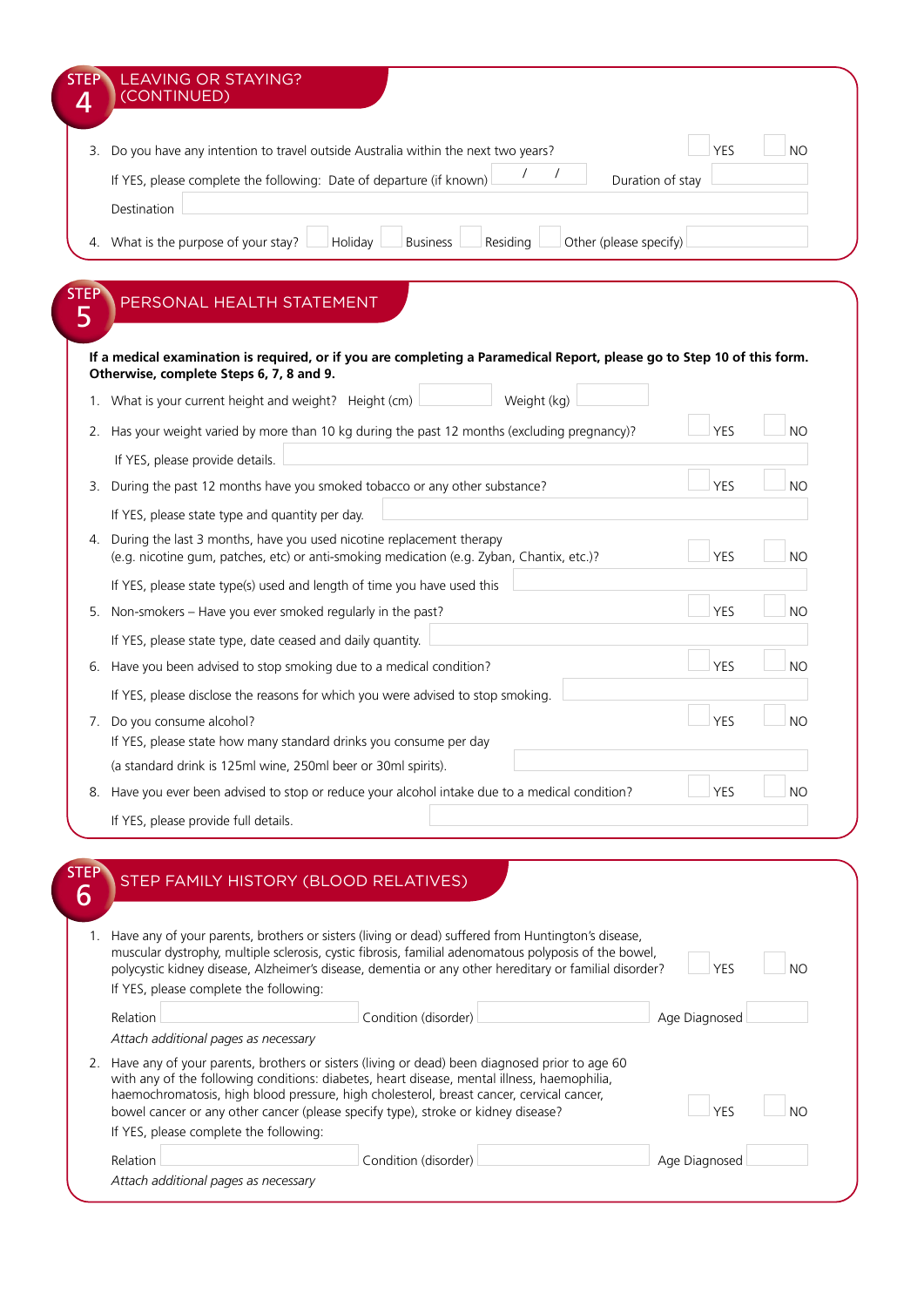| <b>STEP</b> | <b>HEALTH HISTORY</b>                                                                                                                                                                                                                                                                                                            |            |           |
|-------------|----------------------------------------------------------------------------------------------------------------------------------------------------------------------------------------------------------------------------------------------------------------------------------------------------------------------------------|------------|-----------|
|             | To the best of your knowledge, have you ever had any of the following?<br>If the answer is YES, please circle the specific conditions and follow the instructions in the box on the next page.                                                                                                                                   |            |           |
|             | 1. Asthma, sleep apnoea, bronchitis, persistent cough or any other chest or lung condition?                                                                                                                                                                                                                                      | <b>YES</b> | <b>NO</b> |
|             | 2. Heart condition, murmur, high blood pressure, high cholesterol, chest pain, rheumatic fever,<br>palpitations, stroke or vascular disorder?                                                                                                                                                                                    | <b>YES</b> | <b>NO</b> |
|             | 3. Diabetes, thyroid or glandular condition?                                                                                                                                                                                                                                                                                     | <b>YES</b> | <b>NO</b> |
|             | 4. Ulcers, bowel trouble or recurring indigestion?                                                                                                                                                                                                                                                                               | <b>YES</b> | <b>NO</b> |
|             | 5. Epilepsy, fits or dizziness, fainting of any kind or persistent headaches?                                                                                                                                                                                                                                                    | <b>YES</b> | <b>NO</b> |
|             | 6. Stress, anxiety, depression or any other mental health condition?                                                                                                                                                                                                                                                             | <b>YES</b> | <b>NO</b> |
|             | 7. Alzheimer's disease or dementia?                                                                                                                                                                                                                                                                                              |            |           |
|             |                                                                                                                                                                                                                                                                                                                                  | <b>YES</b> | <b>NO</b> |
|             | 8. Kidney, prostate or bladder conditions, renal colic or stones, nephritis, lupus nephritis, pyelitis or cystitis?                                                                                                                                                                                                              | <b>YES</b> | <b>NO</b> |
|             | 9. Back, neck, shoulder or knee pain or strain, sciatica or any other disorder of the spine or neck, any<br>disorder of the joints, muscles, ligaments, cartilage or limbs, including broken bones or osteoporosis?<br>10. Arthritis, gout, fibromyalgia, tendonitis, tenosynovitis, RSI, or any regional pain syndrome, chronic | <b>YES</b> | <b>NO</b> |
|             | fatigue syndrome (myalgic encephalomyelitis)?                                                                                                                                                                                                                                                                                    | <b>YES</b> | <b>NO</b> |
|             | 11. Cancer, tumour, cyst, growths of any kind or breast lumps (even if you have not seen a doctor)?                                                                                                                                                                                                                              | <b>YES</b> | <b>NO</b> |
|             | 12. Varicose veins, hernia, scleroderma, systemic sclerosis or skin disorders?                                                                                                                                                                                                                                                   | <b>YES</b> | <b>NO</b> |
|             | 13. Any abnormality affecting eyesight, hearing or speech?                                                                                                                                                                                                                                                                       | <b>YES</b> | <b>NO</b> |
|             | 14. Any abnormality affecting physical mobility or muscular power<br>(e.g. multiple sclerosis or any diagnosed intellectual disability or cognitive impairment?)                                                                                                                                                                 | <b>YES</b> | <b>NO</b> |
|             | 15. Anaemia, haemophilia or any other disease of the blood?                                                                                                                                                                                                                                                                      | <b>YES</b> | <b>NO</b> |
|             | 16. Bowel, liver or gall bladder disease, or hepatitis?                                                                                                                                                                                                                                                                          | YES        | <b>NO</b> |
|             | 17. Coughing of blood, passing of blood from the bowel or in the urine?                                                                                                                                                                                                                                                          | <b>YES</b> | <b>NO</b> |
|             | 18. Within the last five years, have you had any other illness, injury, operation,<br>X-ray, electrocardiogram, blood transfusion, any other special tests or<br>been advised to have a blood test for any reason?                                                                                                               | <b>YES</b> | <b>NO</b> |
|             | 19. Due to injury or illness have you ever been off work for more than seven consecutive days?<br>(for a condition not already mentioned)                                                                                                                                                                                        | <b>YES</b> | <b>NO</b> |
|             | 20. Do you currently have any symptoms of ill health or disability?                                                                                                                                                                                                                                                              | <b>YES</b> | <b>NO</b> |
|             | 21. Are you contemplating surgery, intending to consult a doctor, or have you been advised to have an<br>operation or other medical investigation or test in the future?                                                                                                                                                         | <b>YES</b> | <b>NO</b> |
|             | 22. Have you ever had or are you considering having a genetic test where you received (or are currently<br>awaiting) an individual result?                                                                                                                                                                                       | <b>YES</b> | <b>NO</b> |
|             | 23. Do you take, or have you EVER taken drugs or any medications on a regular or ongoing basis?                                                                                                                                                                                                                                  | <b>YES</b> | <b>NO</b> |
|             | 24. Have you EVER used or injected any drugs not prescribed for you by a medical attendant or have you<br>ever received advice, counselling or treatment for drug dependence?                                                                                                                                                    | <b>YES</b> | <b>NO</b> |
|             | 25. Are you suffering from unintentional weight loss, persistent night sweats, persistent fever, diarrhoea or<br>swollen glands?                                                                                                                                                                                                 | <b>YES</b> | <b>NO</b> |
|             | 26. Females only                                                                                                                                                                                                                                                                                                                 |            |           |
|             | - Have you ever had any complications with pregnancy or childbirth?                                                                                                                                                                                                                                                              | <b>YES</b> | <b>NO</b> |
|             | - Are you currently pregnant?                                                                                                                                                                                                                                                                                                    | <b>YES</b> | <b>NO</b> |
|             | - If yes please advise due date                                                                                                                                                                                                                                                                                                  | YES        | <b>NO</b> |
|             | - Have you ever had an abnormal pap cervical smear test (pap), breast ultrasound or mammogram?<br>- Have you ever had any symptoms(s) of, or sought advice or treatment for any condition                                                                                                                                        | <b>YES</b> | <b>NO</b> |
|             | of the cervix, ovary, uterus, breast or endometrium?                                                                                                                                                                                                                                                                             | <b>YES</b> | <b>NO</b> |

*continued over*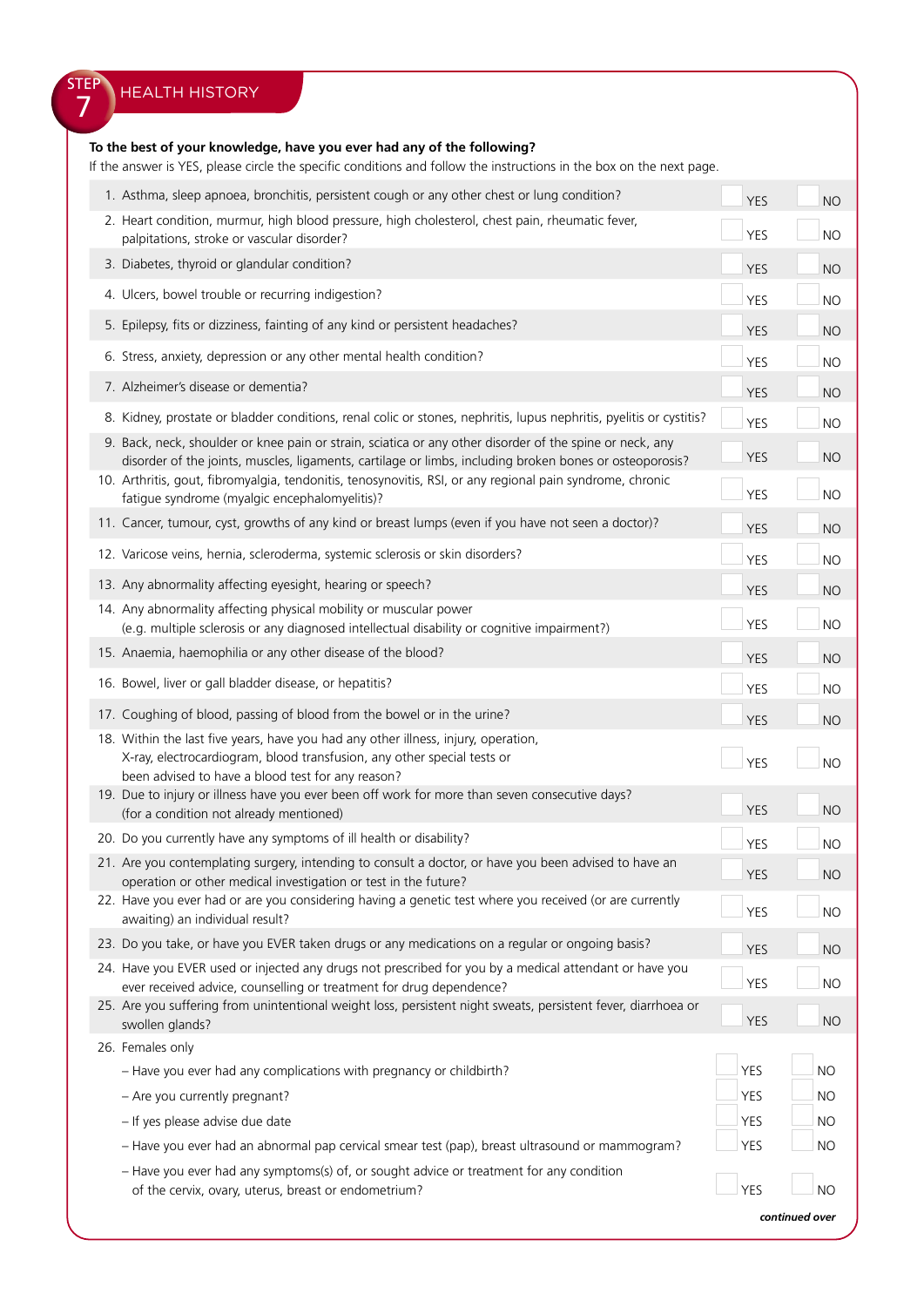| 27. Have you ever tested positive for HIV, which causes AIDS, or are you suffering from AIDS or any AIDS<br>related condition?                                                                                      |                          |               |               |       |  |        |      |       | <b>YES</b>         | <b>NO</b> |
|---------------------------------------------------------------------------------------------------------------------------------------------------------------------------------------------------------------------|--------------------------|---------------|---------------|-------|--|--------|------|-------|--------------------|-----------|
| 28. Have you ever received or are you expected to receive treatment, or undergo a medical consultation for                                                                                                          |                          |               |               |       |  |        |      |       |                    |           |
| a sexually transmitted disease including but not limited to HIV (AIDS), gonorrhoea or syphilis?                                                                                                                     |                          |               |               |       |  |        |      |       | <b>YES</b>         | <b>NO</b> |
| 29. In the past 5 years have you:                                                                                                                                                                                   |                          |               |               |       |  |        |      |       |                    |           |
| - had sex without using a condom with a person you know or suspect to be either HIV positive<br>or who uses non prescribed drugs intravenously?                                                                     |                          |               |               |       |  |        |      |       | <b>YES</b>         | <b>NO</b> |
| - had sex without using a condom with a sex worker or as a sex worker?                                                                                                                                              |                          |               |               |       |  |        |      |       | <b>YES</b>         | <b>NO</b> |
| - had anal intercourse without using a condom (except with someone whom you have been in a<br>monogamous relationship for 5 years or more)?                                                                         |                          |               |               |       |  |        |      |       | <b>YES</b>         | <b>NO</b> |
| For any yes answer above (Q1-Q29)<br>If YES to questions 1-28, please complete Step 9 of this form. If you answered YES to question 29 a private and confidential<br>questionnaire will be sent to you              |                          |               |               |       |  |        |      |       |                    |           |
|                                                                                                                                                                                                                     | Illness, Injury or Tests |               |               |       |  |        |      |       |                    |           |
|                                                                                                                                                                                                                     |                          |               | Time Off Work | Years |  | Months | Days |       | Degree of recovery |           |
|                                                                                                                                                                                                                     |                          |               |               |       |  |        |      |       |                    |           |
|                                                                                                                                                                                                                     |                          | 7<br>$\prime$ |               |       |  |        |      |       |                    |           |
|                                                                                                                                                                                                                     |                          |               |               |       |  |        |      |       |                    |           |
|                                                                                                                                                                                                                     |                          |               |               |       |  |        |      |       |                    |           |
|                                                                                                                                                                                                                     |                          |               |               |       |  |        |      |       |                    |           |
|                                                                                                                                                                                                                     |                          |               |               |       |  |        |      | State | Postcode           |           |
|                                                                                                                                                                                                                     |                          |               |               |       |  |        |      |       |                    |           |
| Question No.<br>Date Commended<br><b>Full Details of Treatment</b><br>Date of Last Symptom<br>Full Name of Doctor or Hospitals Consulted<br>Address of Doctor or Hospitals Consulted<br>Suburb<br>Other Information |                          |               |               |       |  |        |      |       |                    | $\%$      |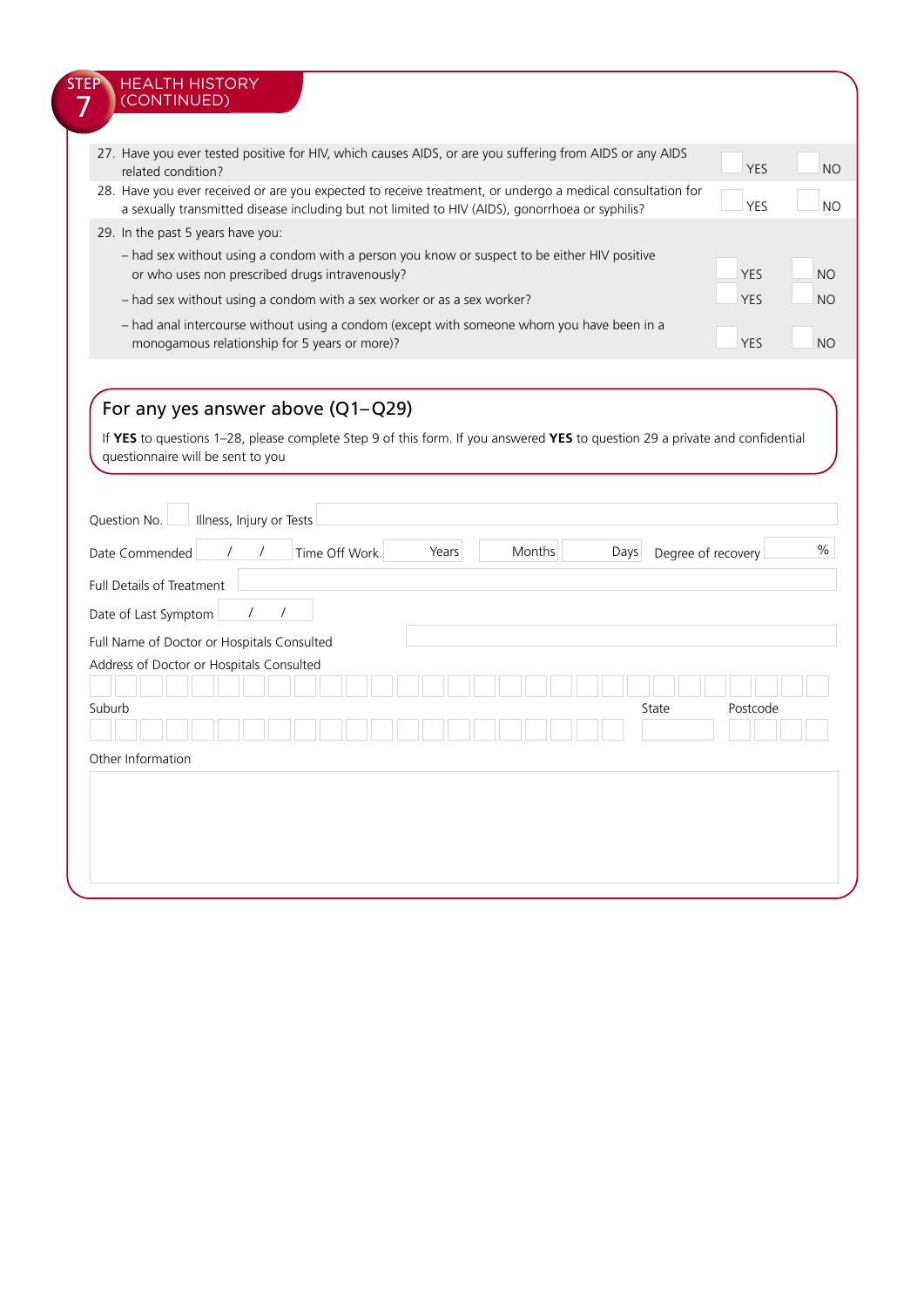| 1. Please name the condition(s) from Step 8.<br>What were the main symptoms and/or what caused the condition?<br>Date symptoms commenced<br>Years<br>Months<br>Days<br>Time off work<br>Did you experience your condition more than once?<br>If YES, please complete the rest of this question.<br>Date condition lasted<br>Date condition recurred<br>Months<br>Time off work<br>Years<br>Days | $\prime$<br>Date symptoms ceased                                                                                                                                                                                                                                                    | <b>NO</b><br>YES                                                                                                                                                                                                                                                                        |
|-------------------------------------------------------------------------------------------------------------------------------------------------------------------------------------------------------------------------------------------------------------------------------------------------------------------------------------------------------------------------------------------------|-------------------------------------------------------------------------------------------------------------------------------------------------------------------------------------------------------------------------------------------------------------------------------------|-----------------------------------------------------------------------------------------------------------------------------------------------------------------------------------------------------------------------------------------------------------------------------------------|
|                                                                                                                                                                                                                                                                                                                                                                                                 |                                                                                                                                                                                                                                                                                     |                                                                                                                                                                                                                                                                                         |
|                                                                                                                                                                                                                                                                                                                                                                                                 |                                                                                                                                                                                                                                                                                     |                                                                                                                                                                                                                                                                                         |
|                                                                                                                                                                                                                                                                                                                                                                                                 |                                                                                                                                                                                                                                                                                     |                                                                                                                                                                                                                                                                                         |
|                                                                                                                                                                                                                                                                                                                                                                                                 |                                                                                                                                                                                                                                                                                     |                                                                                                                                                                                                                                                                                         |
|                                                                                                                                                                                                                                                                                                                                                                                                 |                                                                                                                                                                                                                                                                                     |                                                                                                                                                                                                                                                                                         |
|                                                                                                                                                                                                                                                                                                                                                                                                 |                                                                                                                                                                                                                                                                                     |                                                                                                                                                                                                                                                                                         |
| Have you fully recovered from the condition?                                                                                                                                                                                                                                                                                                                                                    |                                                                                                                                                                                                                                                                                     | <b>YES</b><br><b>NO</b>                                                                                                                                                                                                                                                                 |
| If YES, when did you fully recover from the condition?                                                                                                                                                                                                                                                                                                                                          |                                                                                                                                                                                                                                                                                     |                                                                                                                                                                                                                                                                                         |
|                                                                                                                                                                                                                                                                                                                                                                                                 |                                                                                                                                                                                                                                                                                     |                                                                                                                                                                                                                                                                                         |
| Time off Work<br>$\prime$                                                                                                                                                                                                                                                                                                                                                                       | Months                                                                                                                                                                                                                                                                              | Date<br><b>NO</b><br>YES<br><b>YES</b><br><b>NO</b><br>$\%$<br>Days Degree of recovery                                                                                                                                                                                                  |
|                                                                                                                                                                                                                                                                                                                                                                                                 |                                                                                                                                                                                                                                                                                     |                                                                                                                                                                                                                                                                                         |
|                                                                                                                                                                                                                                                                                                                                                                                                 | State                                                                                                                                                                                                                                                                               | Postcode                                                                                                                                                                                                                                                                                |
|                                                                                                                                                                                                                                                                                                                                                                                                 |                                                                                                                                                                                                                                                                                     |                                                                                                                                                                                                                                                                                         |
|                                                                                                                                                                                                                                                                                                                                                                                                 |                                                                                                                                                                                                                                                                                     |                                                                                                                                                                                                                                                                                         |
|                                                                                                                                                                                                                                                                                                                                                                                                 |                                                                                                                                                                                                                                                                                     |                                                                                                                                                                                                                                                                                         |
|                                                                                                                                                                                                                                                                                                                                                                                                 | Doctor's name<br>10. Does your usual doctor have details of this condition?<br>If YES, please give details:<br>Date Commended<br>Full details of treatment<br>Full Name of Doctor or Hospitals Consulted<br>Address of Doctor or Hospitals Consulted<br>Suburb<br>Other Information | What test/treatment/medication have you had for this condition? Please give details.<br>9. Which doctor did you last consult about this condition and what was the date of that consultation?<br>11. Has further treatment been recommended by your doctor for this condition?<br>Years |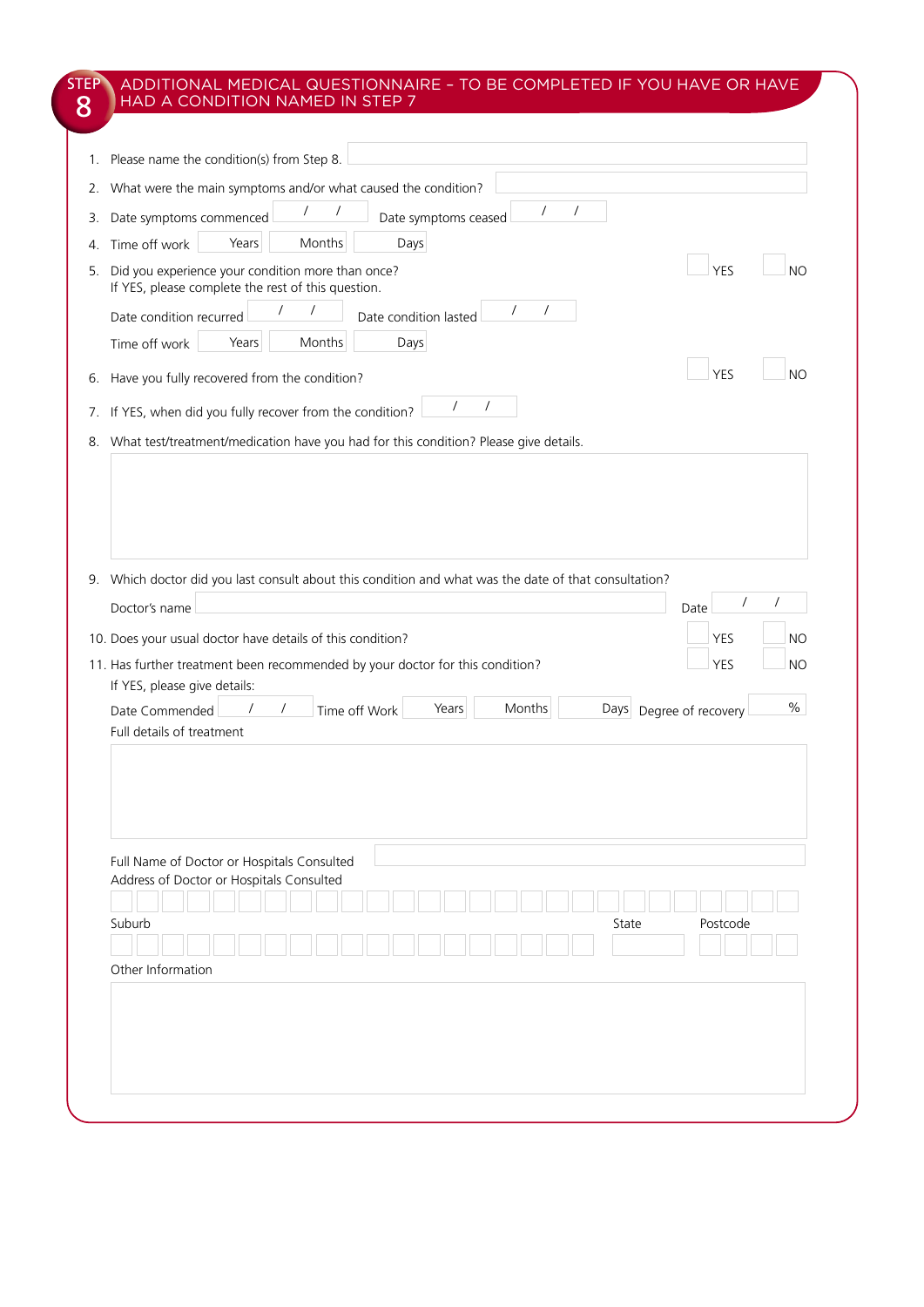|                                               | 1. Full name of usual doctor/medical centre                                                                                       |  |          |          | Phone number |       |        |            |           |
|-----------------------------------------------|-----------------------------------------------------------------------------------------------------------------------------------|--|----------|----------|--------------|-------|--------|------------|-----------|
|                                               | Full address of usual doctor/medical centre                                                                                       |  |          |          |              |       |        |            |           |
|                                               |                                                                                                                                   |  |          |          |              |       |        |            |           |
| Suburb                                        |                                                                                                                                   |  |          |          |              | State |        | Postcode   |           |
|                                               | 2. How many years have you been attending this doctor/medical centre?                                                             |  |          |          | Years        |       | Months |            |           |
|                                               | When was your last visit to this doctor/medical centre?                                                                           |  | $\prime$ | $\prime$ |              |       |        |            |           |
|                                               | Reason for check up or consultation?                                                                                              |  |          |          |              |       |        |            |           |
|                                               | Outcome including medication, treatment etc.                                                                                      |  |          |          |              |       |        |            |           |
|                                               |                                                                                                                                   |  |          |          |              |       |        |            |           |
|                                               | $\%$                                                                                                                              |  |          |          |              |       |        |            |           |
| Degree of recovery                            |                                                                                                                                   |  |          |          |              |       |        |            |           |
|                                               | 3. Have you had any consultations with your usual doctor or any other doctor                                                      |  |          |          |              |       |        |            |           |
|                                               | (other than for colds or the flu) in the last three years not already mentioned?<br>If YES, please provide the following details: |  |          |          |              |       |        | <b>YES</b> | <b>NO</b> |
|                                               |                                                                                                                                   |  |          |          | Phone number |       |        |            |           |
|                                               |                                                                                                                                   |  |          |          |              |       |        |            |           |
|                                               |                                                                                                                                   |  |          |          |              |       |        |            |           |
|                                               |                                                                                                                                   |  |          |          |              |       |        |            |           |
|                                               |                                                                                                                                   |  |          |          |              | State |        | Postcode   |           |
|                                               |                                                                                                                                   |  |          |          |              |       |        |            |           |
|                                               |                                                                                                                                   |  |          |          |              |       |        |            |           |
|                                               |                                                                                                                                   |  |          |          |              |       |        |            |           |
| Name<br>Address<br>Suburb<br>Detailed outcome |                                                                                                                                   |  |          |          |              |       |        |            |           |

| Do you intend to take part in: |  |
|--------------------------------|--|
|                                |  |

| 1. Aviation/Flying, other than as a fare-paying passenger?                                   | <b>I</b> YFS | - NC |
|----------------------------------------------------------------------------------------------|--------------|------|
| 2. Any hazardous activities or sports, e.g. motor or water sports (e.g. scuba, skin diving), |              |      |
| football, parachuting, gliding, recreations involving heights, underground sports,           |              |      |
| underwater sports, caving, body contact sports, hang gliding etc?                            | <b>YFS</b>   | NC   |

| <b>YES</b> | <b>NO</b> |
|------------|-----------|
| YES        | <b>NO</b> |
|            |           |

**Contract** 

 $\Box$ 

3. Motorcycle/motor racing other than as a means of transportation to and from work? YES NO

**If you have answered NO to questions (1), (2) and (3) above, please proceed to Step 11.**

**If you answered YES to any of the questions (1), (2) or (3) above, please continue completing Step 10 below for any relevant activities. If necessary, please elaborate on any YES answers, i.e. type of sport, time spent training and participating, number of times per annum, receipt of fees or payments, any injuries sustained, in the following pages.**

|  | Sports and pastimes |
|--|---------------------|
|  |                     |

| Vehicle type                                                                         | Races per annum         | Engine size                       | Maximum speed (km/h)      |
|--------------------------------------------------------------------------------------|-------------------------|-----------------------------------|---------------------------|
| Class                                                                                | Professional<br>Amateur |                                   | Competitive<br>Recreation |
| Scuba/skin diving                                                                    |                         |                                   |                           |
| Average depth (m)                                                                    | Maximum depth (m)       |                                   | Dives per annum           |
| Do you use explosives?<br><b>YES</b>                                                 | <b>NO</b>               | Do you dive in caves or potholes? | <b>YES</b><br><b>NO</b>   |
| If you do use explosives or dive in caves or potholes, please provide details below: |                         |                                   |                           |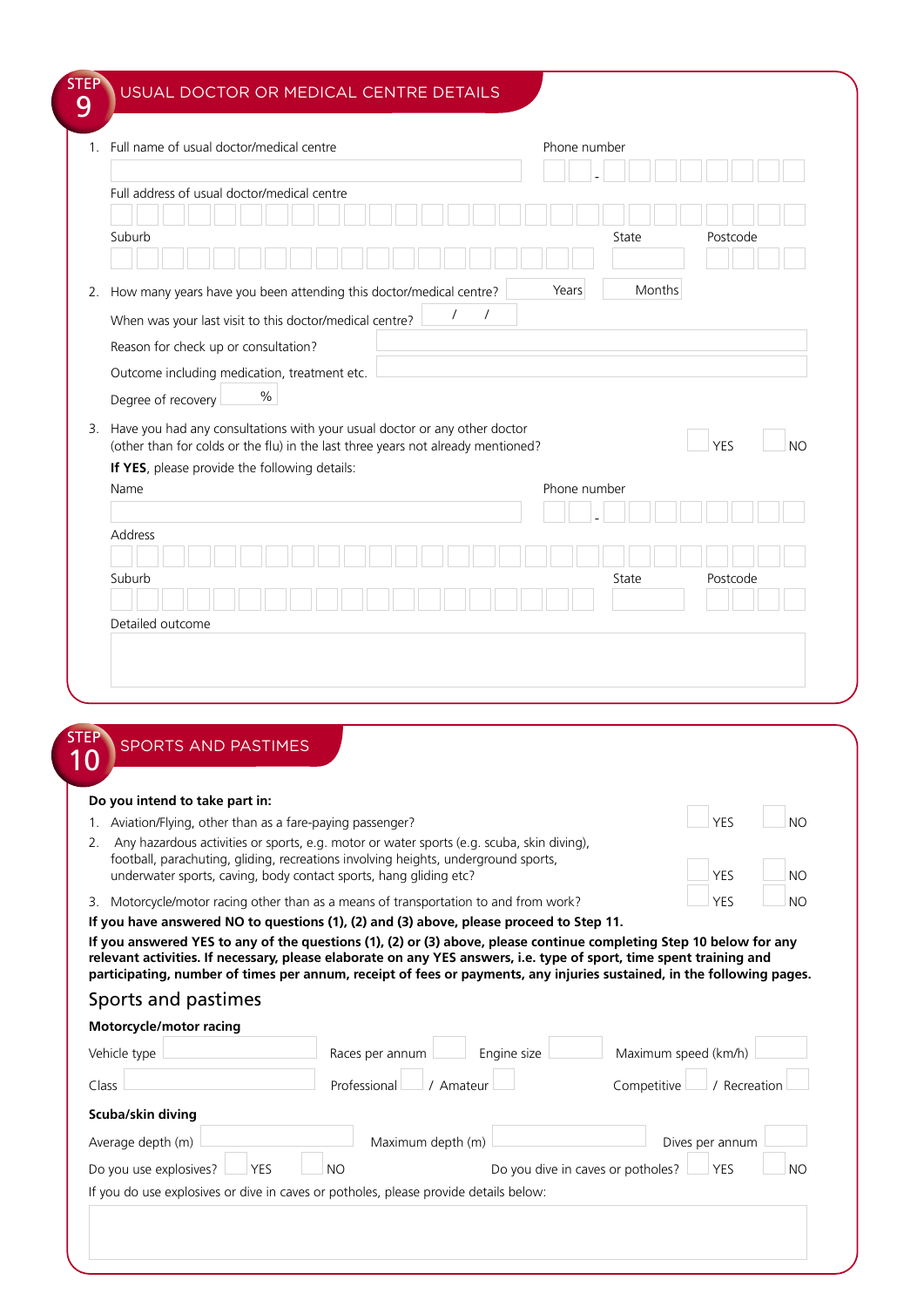|                                                                                                                                  | <b>YES</b>  | <b>NO</b>      |
|----------------------------------------------------------------------------------------------------------------------------------|-------------|----------------|
| Code played<br>Grade<br>Games per annum                                                                                          |             |                |
| Competitive<br>Professional<br>/ Amateur<br>/ Recreation                                                                         |             |                |
| Do you receive any income from participating in Football/Soccer/Aussie Rules etc.?<br>If YES, provide amount and details.        | <b>YES</b>  | <b>NO</b>      |
|                                                                                                                                  |             |                |
| Aviation/flying - Civil Aviation Safety Authority (CASA)                                                                         | <b>YES</b>  | <b>NO</b>      |
| Do you hold a CASA license?                                                                                                      | <b>YES</b>  | <b>NO</b>      |
| Period held<br>If YES, state type and period held: Type                                                                          |             |                |
| Do you intend to change the scope of your present licence?                                                                       | <b>YES</b>  | <b>NO</b>      |
| Have you ever had an accident or been charged with violating CASA regulations?                                                   | <b>YES</b>  | <b>NO</b>      |
|                                                                                                                                  |             |                |
| Do you always use authorised landing areas?<br>Number of hours flown                                                             | <b>YES</b>  | <b>NO</b>      |
| Crew                                                                                                                             |             |                |
| Passenger                                                                                                                        |             |                |
| Aero Club/Flying School<br>Type of aircraft Commercial Airline<br>Charter<br>Private<br><b>Ultralight Aircraft</b><br>Helicopter | Agriculture |                |
| <b>Other activities</b>                                                                                                          |             |                |
| Do you intend to take part in any form of aviation other than the above categories?                                              | <b>YES</b>  | N()            |
| (e.g. ballooning, aerobatics, parachuting, paragliding, etc.)<br>If YES, provide amount and details.                             |             |                |
|                                                                                                                                  |             |                |
| Other sports or pastimes                                                                                                         |             |                |
| Do you currently, or intend to, participate in other sports or pastimes?                                                         |             |                |
| (e.g. boxing, competitive riding, mountain climbing, body contact sports, caving etc.)                                           | <b>YES</b>  | N <sub>O</sub> |
| If YES, provide amount and details.                                                                                              |             |                |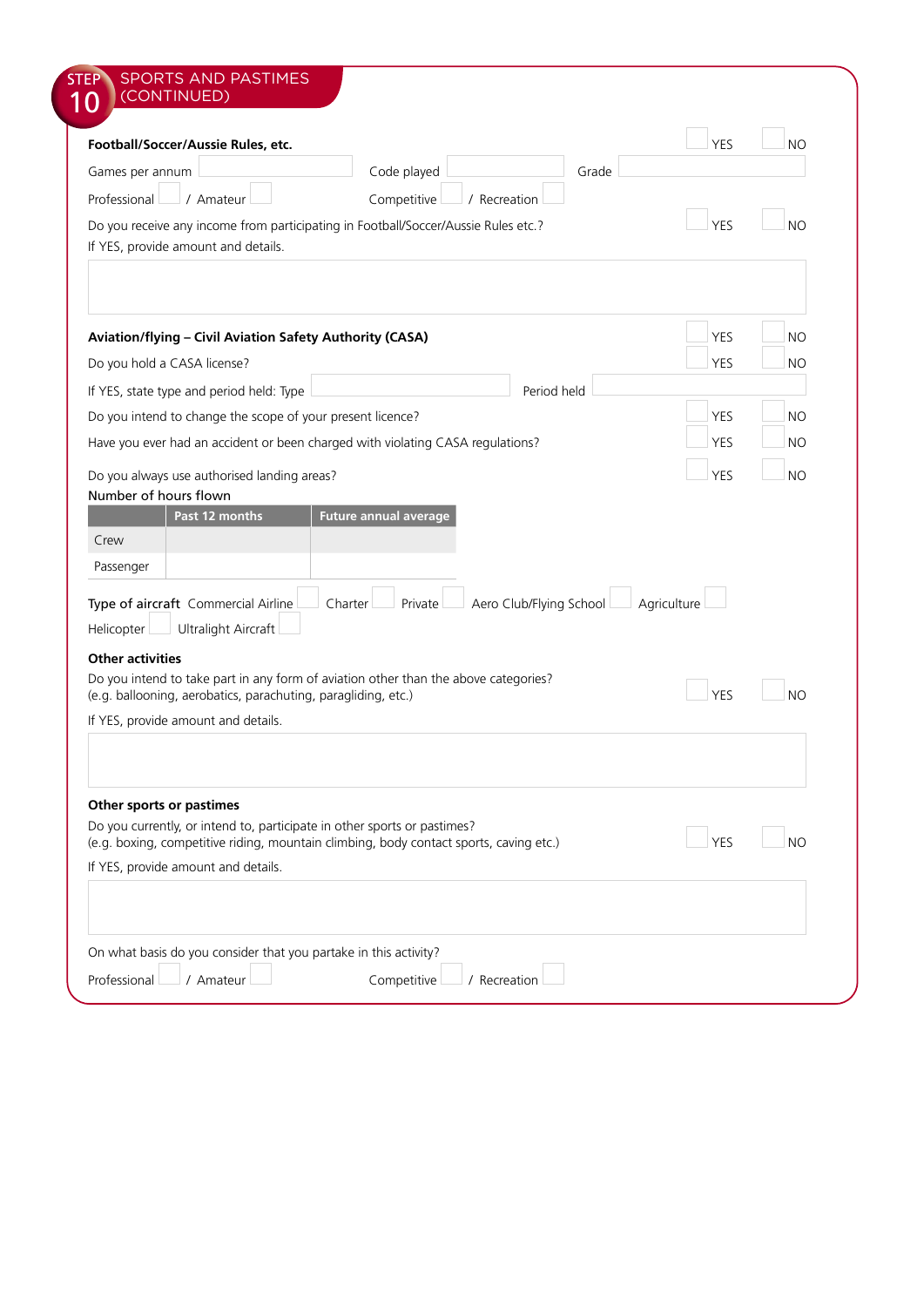## Privacy – OnePath Life

In this section 'we', 'us' and 'our' refers to OnePath Life Limited and other members of the ANZ Group. 'You' and 'your' refers to life insureds. We collect your personal information from you in order to manage and administer our products and services. Without your personal information, we may not be able to process your application or provide you with the products or services you require.

We are committed to ensuring the confidentiality and security of your personal information. Our Privacy Policy details how we manage your personal information and is available on request or may be downloaded from onepath.com.au/privacy-policy.

In order to undertake the management and administration of our products and services, it may be necessary for us to disclose your personal information to certain third parties. Unless you consent to such disclosure we will not be able to consider the information you have provided.

## **Providing your information to others**

The parties to whom we may routinely disclose your personal information include:

- an organisation that assists us and/or ANZ to detect and protect against consumer fraud;
- any related company of ANZ which will use the information for the same purposes as ANZ and will act under ANZ's Privacy Policy;
- organisations performing administration and/or compliance functions in relation to the products and services we provide;
- organisations providing medical or other services for the purpose of the assessment of any insurance claim you make with us (such as reinsurers);
- our solicitors or legal representatives;
- organisations maintaining our information technology systems;
- organisations providing mailing and printing services;
- persons who act on your behalf (such as your agent or financial adviser);
- the policy owner;
- regulatory bodies, government agencies, law enforcement bodies and courts.

We will also disclose your personal information in circumstances where we are required by law to do so. Examples of such laws are:

- The *Family Law Act 1975* (Cth) enables certain persons to request information about your interest in a superannuation fund;
- There are disclosure obligations to third parties under the *Anti-Money Laundering and Counter-Terrorism Financing Act 2006*.

## **Information required by law**

ANZ may be required by relevant laws to collect certain information from you. Details of these laws and why they require us to collect this information are contained in our Privacy Policy at onepath.com.au/privacy-policy

### **Life risk – sensitive information**

For life risk products, where applicable, we may collect health information with your consent. Your health information will only be disclosed to service providers or organisations providing medical or other services for the purpose of underwriting, assessing the application or assessing any claim.

### **Privacy consent**

Where you wish to authorise any other parties to act on your behalf, to receive information and/or undertake transactions please notify us in writing. If you give us or ANZ personal information about someone else, please show them a copy of this document so that they may understand the manner in which their personal information may be used or disclosed by us or ANZ in connection with your dealings with us or ANZ.

## **Privacy Policy**

Our Privacy Policy contains information about:

- when we or ANZ may collect information from a third party;
- how you may access and seek correction of the personal information we hold about you; and
- ow you can raise concerns that we or ANZ has breached the Privacy Act or an applicable code and how we and/or ANZ will deal with those matters.

You can contact us about your information or any other privacy matter as follows:

In writing: GPO Box 75 Sydney NSW 2001 Email: privacy@onepath.com.au

We may charge you a reasonable fee for this.

If any of your personal information is incorrect or has changed, please let us know by contacting Customer Services on 133 667.

More information can be found in our Privacy Policy onepath.com.au/privacy-policy

## **Overseas recipients**

We or ANZ may disclose information to recipients (including service providers and related companies) which are (1) located outside Australia and/or (2) not established in or do not carry on business in Australia.

You can find details about the location of these recipients in ANZ's Privacy Policy at anz.com/privacy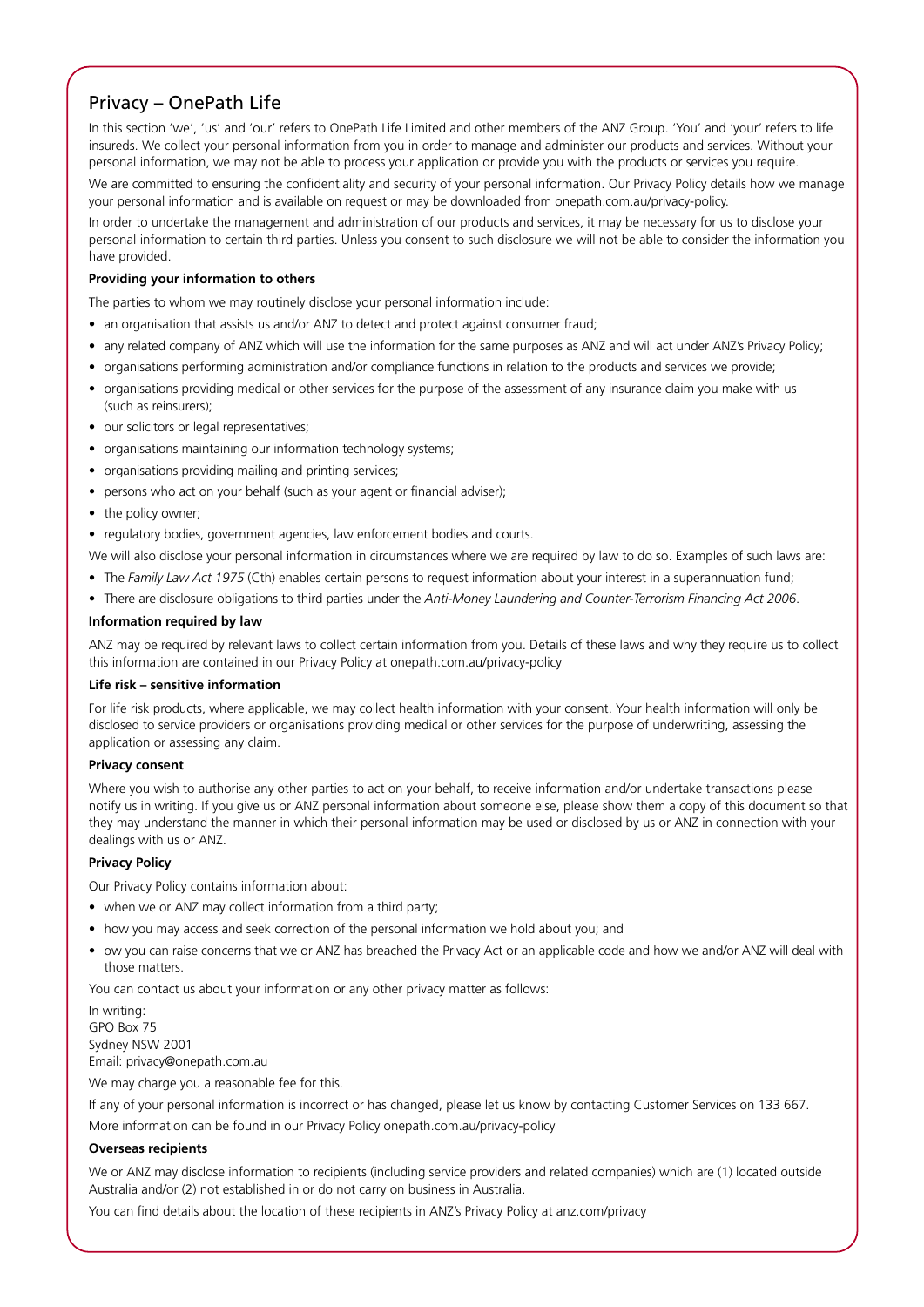## Your Privacy

Mercer collects your personal information and will use it to manage your superannuation benefits and give you information about your super.

Your personal information will be disclosed to Virgin Money. Both Virgin Money and Mercer may supply you with information about other products and services offered by them and our related companies, to conduct customer satisfaction research or improve products and develop new products. Call the Customer Care Team on **1300 652 770** if you do not want to receive marketing material from Virgin Money and Mercer.

If you don't provide your personal information or otherwise authorise us to collect this information from third parties, we may not be able to provide you with one or more of our products or services.

We may sometimes collect information about you from third parties such as your employer, a previous super fund, your financial adviser, our related entities and publicly available sources.

We may disclose your information to various organisations to manage your super, including your employer; the fund's administrator; our professional advisors; insurers; our related companies which provide services or products relevant to your super; any relevant government authority that requires your personal information to be disclosed; and our other service providers that help manage your super.

To manage your super, your personal information will be disclosed to Mercer's service providers in another country, most likely at the administrator's processing centre in India. It may also be disclosed to some of Virgin Money's partners, service providers and other third parties in New Zealand, Philippines, India, Singapore, the United States of America, United Kingdom, Spain and Israel. Our Privacy Policies list all other relevant offshore locations.

Our Privacy Policies include more details about how we deal with your personal information and who you can talk to if you wish to access and/or correct information we hold about you. These policies also include details about how you may lodge a complaint about the way we have dealt with your information and how that complaint will be handled.

You can read Virgin Money's Privacy Policy online at **virginmoney.com.au/super** and Mercer's Privacy Policy at **mercerfinancialservices.com** or you can obtain a copy by calling the Customer Care Team. If you have a question or you have a complaint about a breach of your privacy, please contact our Customer Care Team or write to Mercer's Privacy Officer, Mercer Superannuation (Australia) Limited, GPO Box 4303, Melbourne VIC 3001 or Virgin Money's Privacy Officer, Level 8, 126 Phillip Street, Sydney NSW 2000, or email privacy@virginmoney.com.au

## STEP **11** YOUR DECLARATION

I acknowledge that:

- This application for cover is being made to OnePath Life Limited ABN 33 009 657 176. AFSL 238341 (OnePath Life).
- I have obtained, read and understood the insurance information in the current Virgin Money Super PDS, Product Guide and Insurance Guide
- I have read and understood the questions in this Personal Statement.
- The answers that I have provided to all questions and the declarations are true and correct.
- I have read the duty to take reasonable care and I am aware of the consequences if I do not meet my duty. I understand that my duty to take reasonable care continues after I have completed this application until I am notified in writing that my application for insurance has been accepted.
- I have read the OnePath Life's Privacy Statement set out in Step 11 of this form. The Privacy Policy details how OnePath Life manages personal information. It is available free of charge by calling Customer Services on 133 667 or may be downloaded from onepath. com.au/privacy-policy.
- I consent to the collection, use, storage and disclosure of my personal information (including health information) as set out in OnePath Life's Privacy Statement.
- If I have provided information about another person in this application (for example a beneficiary or life insured), I declare that I have the consent of that person to do so. I understand that OnePath Life require me to inform the person concerned that I have done so and direct them to OnePath Life's Privacy Policy which is located at onepath.com.au/privacy-policy.
- If I do not complete this application correctly, or I do not sign and date this form, my application will be invalid and will not be considered by OnePath Life.
- I hereby authorise the release to OnePath Life, or any other organisation duly appointed by OnePath Life, of any medical information needed in connection with this application, including full details of my past medical history. A photocopy (or similar reproduction) of this authorisation will be as valid as the original.
- I understand that if my application for Tailored Death or Death & TPD Insurance is accepted by the Insurer in writing, the cover will replace any Automatic Insurance cover I may already hold within Virgin Money Super.
- I understand that if I don't complete this application correctly or I don't sign or date this declaration, my application won't be considered and any insurance cover I currently have will not be affected.
- I understand that insurance cover will be provided to me on the terms contained in Virgin Money Super's insurance policy with OnePath Life as changed from time to time.
- I acknowledge that if this application is declined, any of my existing cover on the date of this application will continue on same terms, including but not limited to any pre-existing condition exclusion(s).
- I acknowledge that any information received by OnePath Life in relation to this application may be used when assessing my existing or future claim, and may operate as an exclusion to my claim. This is irrespective of whether this application is accepted or declined. • I understand that I may cancel my existing cover at any time.
- 

| Signature  | Date |  |
|------------|------|--|
|            |      |  |
| Print name |      |  |
|            |      |  |

**Send your completed form to: Virgin Money Super, GPO Box 4650, Melbourne VIC 3001.**